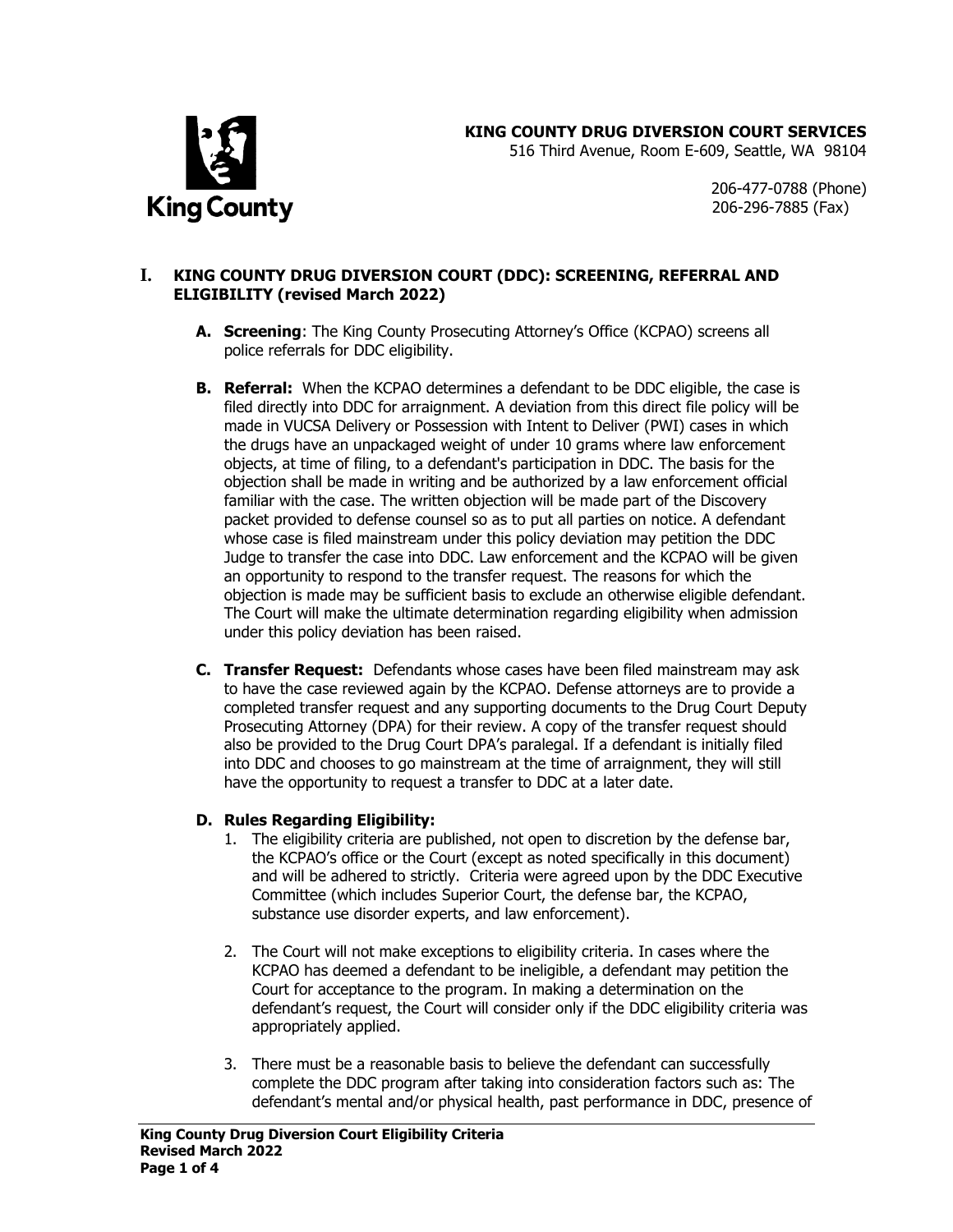a substance use disorder and need for treatment. The Court will make the ultimate determination regarding eligibility when a "reasonable basis" for successful completion is in question.

- 4. Juvenile history may be considered at the discretion of the court.
- 5. Prior participation in DDC for the same case (a defendant who opted out of DDC after arraignment) may be considered at the discretion of the KCPAO.

## **E. Eligibility Criteria**

## **1) VUCSA**

- a) Delivery / PWI/ Forged Prescription/ Manufacturing
	- i) VUCSA cases involving fentanyl will not be automatically disqualified from DDC.
	- ii) Any VUCSA case linked to a homicide will not be eligible for DDC.
	- iii) Law enforcement may object to the following VUCSA cases:
		- (1) Cocaine/Heroin/Methamphetamine/Bunk cases over 10 grams or when the cumulative value or drugs sold, possessed, and cash on person (excluding police buy money) exceed \$1,000.
		- (2) Prescription Medication when the number of pills exceed 50 or cumulative value of drugs sold, possessed and cash on person (excluding police buy money) cannot exceed \$1,000.

# **2) Class B & C Felonies**

- a) Eligible Crimes
	- i) Assault 3 (with victim approval)
	- ii) Burglary 2
	- iii) Cheating 1
	- iv) Criminal Impersonation 1
	- v) Escape 2
	- vi) Failure to Return Rented or Leased Property
	- vii) Forgery
	- viii) Felony Harassment (with victim approval)
	- ix) Identity Theft 1 or 2
	- x) Malicious Mischief 1 or 2
	- xi) Organized Retail Theft 1 or 2
	- xii) Possession of Stolen Mail
	- xiii) Possession of Stolen Property in the 1 or 2
	- xiv) Possession of Stolen Vehicle
	- xv) Retail Theft with Special Circumstances 1, 2 or 3 with approval from the Retail Crimes DPA or ECU Chair
	- xvi) Taking a Motor Vehicle Without Permission 1 or 2
	- xvii) Theft 1 or 2, including Theft from a Person
	- xviii) Theft of Mail
	- xix) Theft of Motor Vehicle
	- xx) Theft of Rental Property
	- xxi) Theft with Intent to Resell 1 or 2 with approval from the Retail Crimes DPA or ECU Chair
	- xxii) Trafficking in Stolen Property 1 or 2
	- xxiii) Unlawful Issuance of Bank Checks
	- xxiv) Felony Vehicle Prowl 1 or 2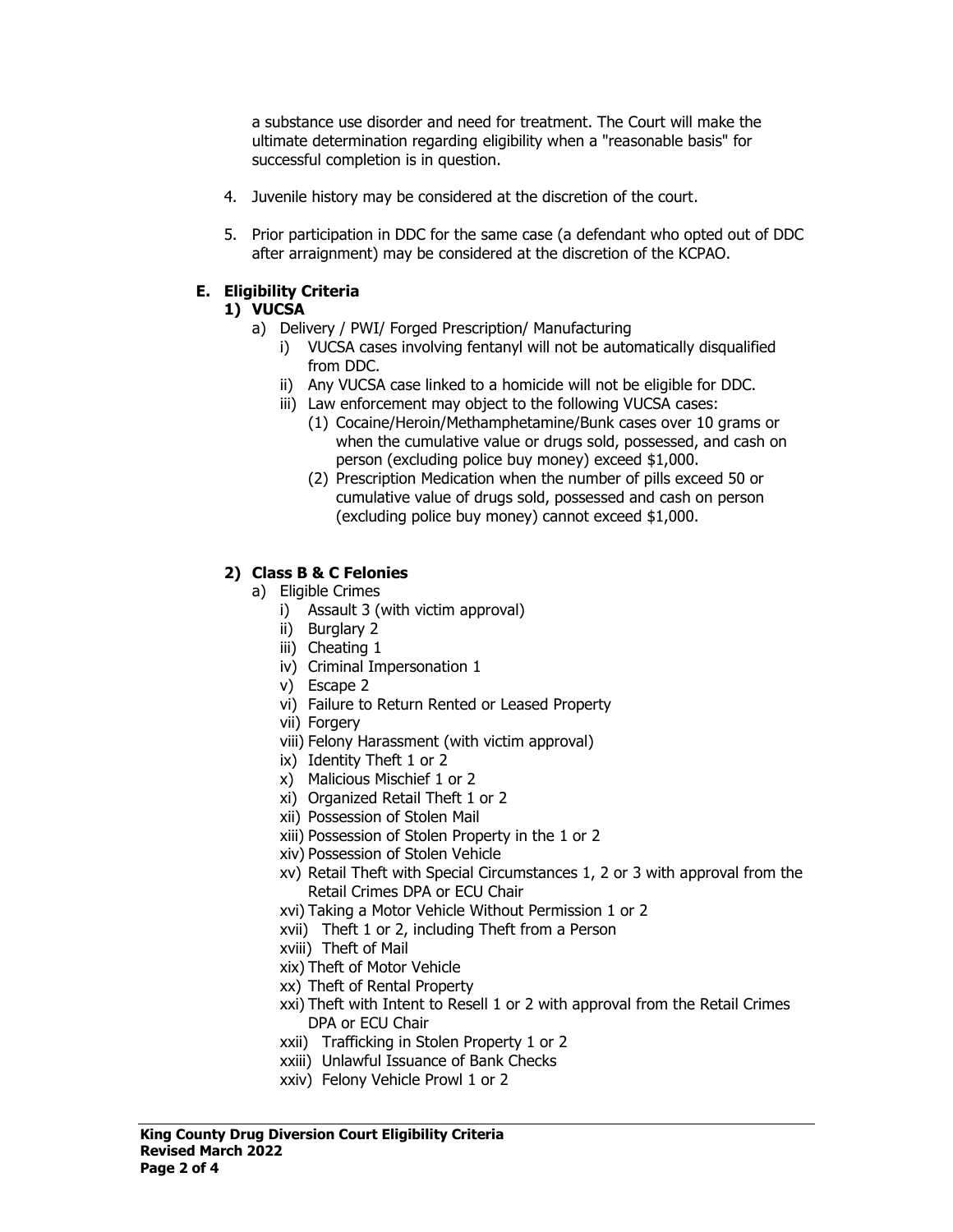- xxv) Domestic Violence (DV) property crimes and certain Felony Violation of a No Contact Order (two prior) and Felony Harassment cases are eligible for drug court only upon recommendation of DV Supervisor and with victim approval. Law enforcement may object at the time of filing or when a transfer request is received.
	- i. A defendant whose current Felony Violation of No Contact Order charge falls under the two prior conviction prong involving consensual or invited contact may be eligible depending on a full review of the available DV history and DV Supervisor approval and with victim approval.
- xxvi) A defendant charged with an eligible Class B Felony or Class C Felony, who is also charged with a Driving While Under the Influence (DUI) or Physical Control arising out of the same criminal fact pattern, may bring that DUI/Physical Control to DDC. DUIs in DDC will be resolved with a lesser charge and not a complete dismissal.
- xxvii) Residential Burglary:

(i) Those charged with Residential Burglary shall be eligible provided that no weapon (actually or constructively possessed by the defendant) or assaultive behavior was involved in the offense by any defendant or codefendant. A Residential Burglary with the victim present inside the dwelling during the commission of the burglary or a burglary interrupted by the victim shall be eligible provided there is no contact with the victim and there is victim approval. A defendant charged with Residential Burglary or Burglary in the Second Degree will not be eligible for DDC if a firearm is used or stolen during the burglary.

(ii) A defendant who is in any phase of DDC on a Residential Burglary, who is charged with any felony that is alleged to have been committed during the defendant's enrollment in DDC, will be set for immediate termination. The newly committed felony will not be eligible for DDC and the KCPAO will file the new case mainstream.

# **3) Factors that Disqualify Defendant**

- a) The **combined restitution** owed on all of the defendant's pending cases may not exceed \$7,500 unless the KCPAO is in agreement with the case/cases being transferred or filed into DDC. IF THE AMOUNT IS ABOVE \$7,500 the defendant will be required to sign a restitution order for THE TOTAL AMOUNT OF RESTITUTION OWED as a condition to being accepted into DDC. For any restitution order above \$2,000, the defendant must pay \$2,000 of the financial obligation in accordance with DDC protocol AS A CONDITION OF GRADUATION. A defendant whose restitution exceeds \$2,000 and who is not able to fully pay it prior to meeting all other graduation requirements, will still graduate DDC after paying \$2,000 and once all other non-restitution conditions are completed. However rather than the case being dismissed, the defendant will agree to plead guilty to a gross misdemeanor with an agreed two-year deferred sentence recommendation. The only condition of the deferred sentence will be to pay the outstanding balance of the original restitution order.
- b) Evidence that the defendant manufactured IDs or targeted vulnerable victims or abused a position of trust to get financial information or that the defendant used/possessed more than three (3) victims' financial information or that the defendant opened more than three (3) accounts in a victim's name or that the crime represents a significant breach of fiduciary duty. This disqualification may be waived with agreement of the KCPAO.